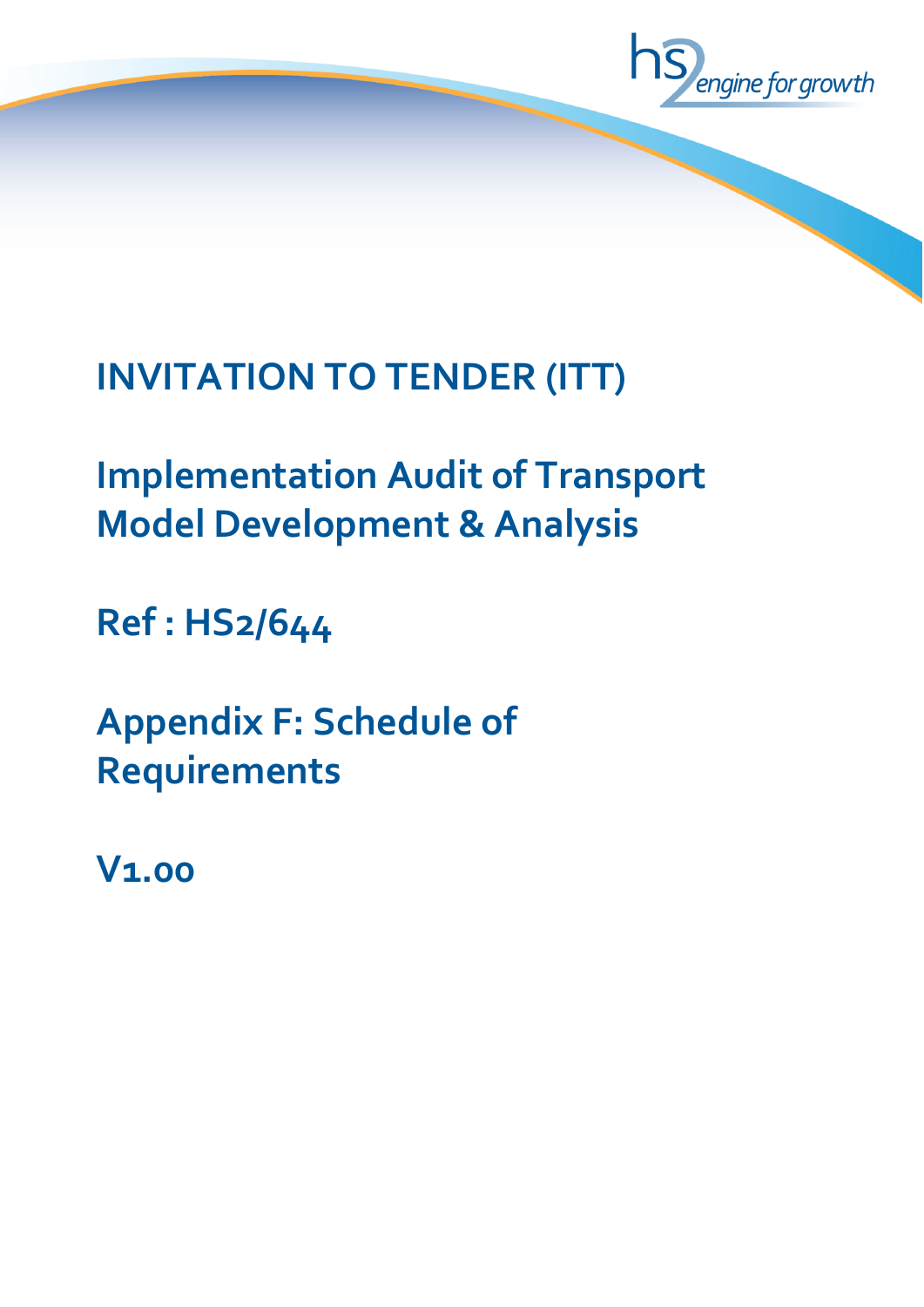

## **1 Background and General Transport Model Audit Requirements**

- High Speed Two Limited (HS2 Ltd) uses a number of analytical tools to inform its work. A key  $1.1$ tool in forecasting future demand for rail services and the demand for high-speed rail is the PLANET Framework Model (PFM). Its provides forecasts of demand and generalised costs to drive HS2 Ltd's analytical requirements, such as the HS2 Economic Case, Commercial Analysis, internal decision making, and Transport Assessments, amongst others.
- PFM is subject to regular updates of inputs and development of methodology to support internal  $1.2$ and published demand and economic analysis. Recent model development requirements have included updated base matrices, the latest train service specifications, and a number of enhancements to the methodologies and processes involved in creating and maintaining the model.
- Model development and day to day model use introduces risks from human error or corruption of  $1.3$ calculations. Incorrect or weak modelling could undermine both HS2 Ltd's reputation and support for the project. HS2 Ltd has therefore established a multi-layered quality assurance (QA) regime to ensure models and analysis are evidence based, transparent, results are understood and there are no material errors. Model audit is carried out to verify that the implementation of model development and analysis is in line with the documented method and inputs and this process is a key part of HS2 Ltd's quality assurance (QA) regime.
- $1.4$ We have recently awarded new long term contracts to continue the development and use of our transport models, therefore, we now require a supplier of transport model audit services until March 2020.
- We require a supplier who can continue to deliver iterative audit assurance consistent with  $1.5$ previous work and at the same time advise and implement new audit process improvements. The supplier will be encouraged to challenge the status quo and make recommendations where they believe quality improvements could be made.
- Quality assurance of the audit of implementation is an essential part of the deliverable. The audit  $1.6$ supplier will have an internal quality assurance process that is proportionate to the requirement and builds confidence in the conclusions of the audit.
- The supplier will need to work closely with the model development and analysis supplier(s) who  $1.7$ will be working under different contracts. HS2 Ltd's Economic and Commercial Analysis (E&CA) team, the analysis supplier, the model development supplier and the audit supplier will all need to work closely together when programming work to ensure that realistic deadlines are in place. As the audit supplier will be working to a shared supplier programme it is important they have the capacity to reliably deliver improvements to schedule and are able to react to unexpected challenges.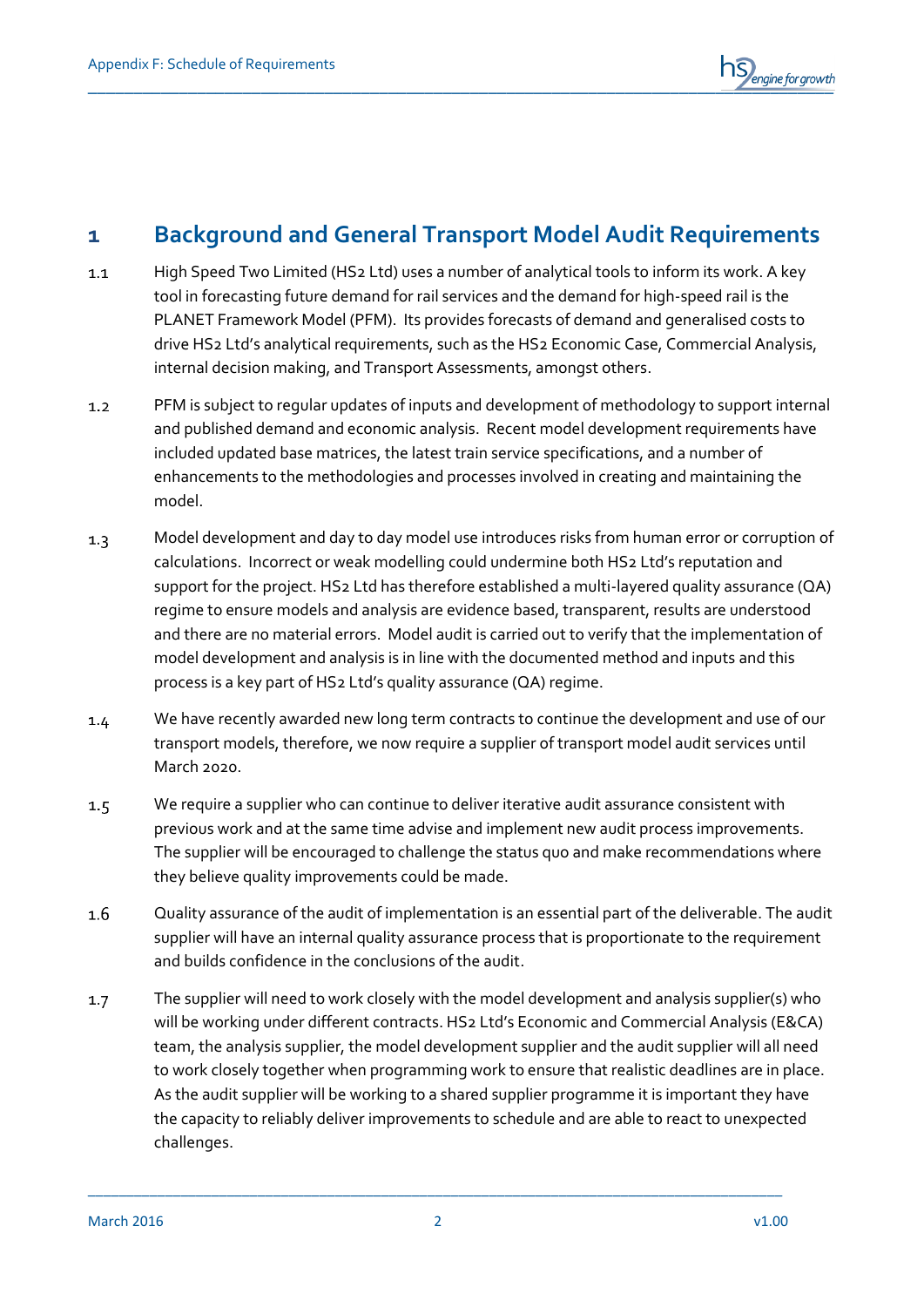

### **2 The PLANET Framework Model (PFM)**

- PFM is the main modelling tool HS2 Ltd have developed and used for economic analysis over the  $2.1$ past five years. Data from PFM is being extracted for a growing variety of high-impact purposes including the Transport Assessment, HS2 Commercial Analysis, Land Use Transport Impacts (LUTI) modelling, sub-national impact estimation work and carbon modelling.
- PFM is a transport model designed to forecast the impact on demand, revenue and benefits of  $2.2$ rail schemes such as HS2. PFM was originally based on PLANET Strategic developed by the Strategic Rail Authority to support their high speed line study in 2001 but since then the model has been extensively developed, re-estimated and updated by HS2 Ltd.
- $2.3$ PFM was developed from a number of separate models, including components for multimodal all day long distance demand, peak period rail travel in the Southern, Midland and Northern regions, and a model looking at Heathrow airport access demand. In order to support the Economic Case for HS2 the model and the appraisal spreadsheet were extensively updated and developed. PFM contains several thousand files, 12 separate EMME databanks, is 25 gigabytes large and one run on a dedicated machine takes 12+ hours.
- The size and complexity of the model, its differing formats and computing languages and its  $2.4$ many interfaces present some of the potential sources of quality assurance risk. HS2 Ltd has addressed these risks though the experience of using the model, by expert review leading to reestimation and development of the model, increasing automation to reduce manual interventions, improved documentation, and thorough independent audit.

#### **Model development**

- The types of model development that may take place during the contract and may require  $2.5$ implementation audit include:
	- production of new base demand matrices for long distance travel by rail, highway and air;
	- re-estimation of the long distance assignment and station choice models;
	- re-estimation of the long distance demand model;
	- updated growth forecasts, WebTAG parameters, and network assumptions (updating all parts of the model in a consistent manner and in line with source material has presented a number of quality assurance challenges);
	- improvements to the benefits appraisal process;
	- improvements to the operating costs appraisal process;
	- implementation of new EMME functionality and general re-coding to improve model quality;
	- commercial, financial, LUTI and other model development (depending on the skills set of the supplier).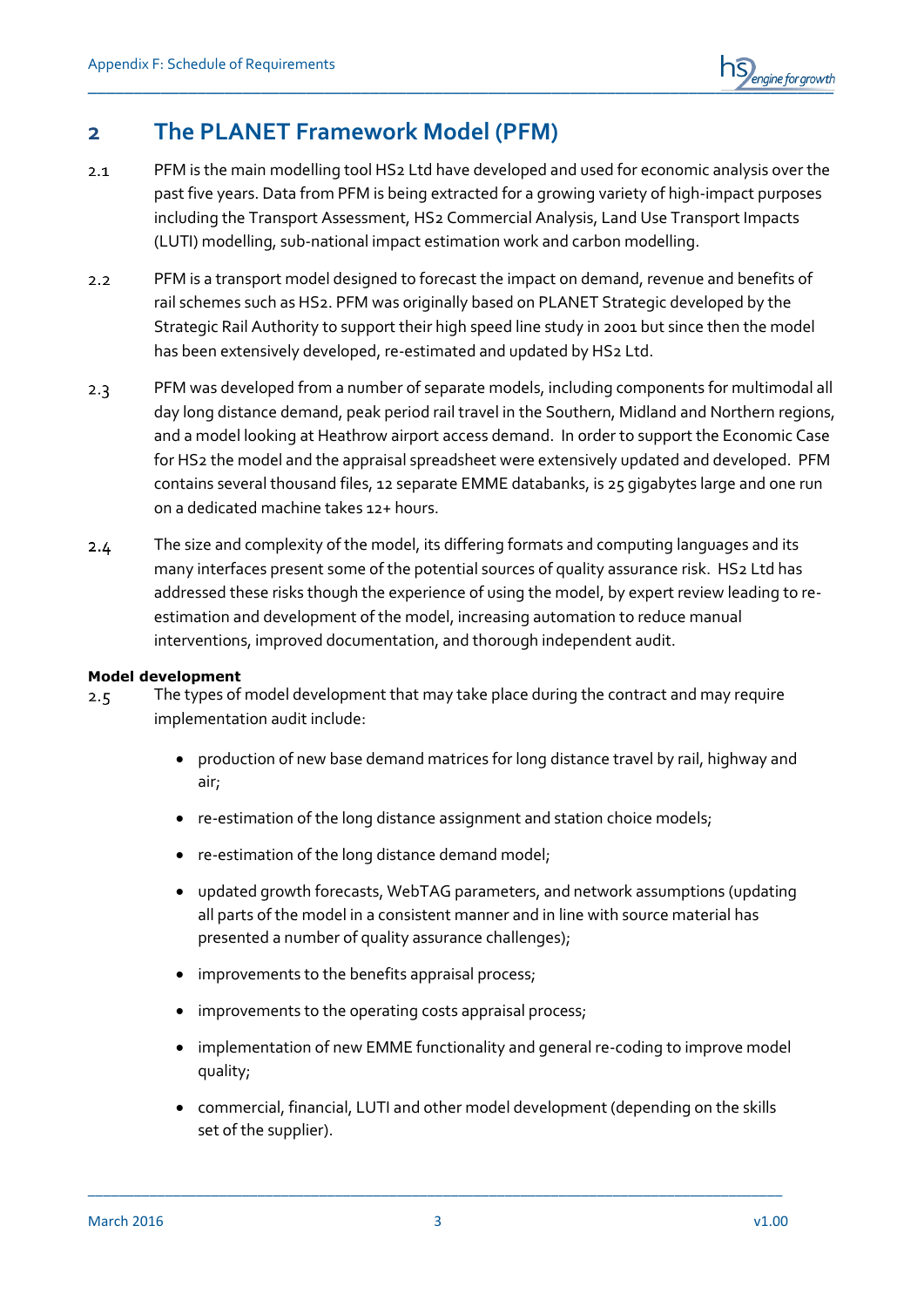

- The types of analysis that require audit are typically the central scenario/reference case of key  $2.6$ pieces of work. Known examples of transport model analysis contract which may be subject to audit includes:
	- producing the HS2 Economic Case for both phase 1 and phase 2 (a and b);
	- informing the Strategic Case for HS2 by undertaking economic analysis of strategic alternatives and informing how classic line services might be re-specified with HS2;
	- HS2 Ltd route refinement work for phase 1 and phase 2 by assessing the economic impact of different services, stations or routes; and
	- input into the Commercial and Financial Cases for HS2, Northern Powerhouse Rail and improving analysis of impacts in Scotland.
- A detailed description of the model, model input assumptions and model audit reports can be  $2.7$ found on HS2's website[: https://www.gov.uk/government/collections/hs2-economics.](https://www.gov.uk/government/collections/hs2-economics)

## **3 Requirements**

#### **Audit objective**

- HS2 Ltd wishes to appoint a supplier to be the independent auditor of HS2 Ltd transport models  $3.1$ and analysis.
- The objective of the independent model audit is to provide HS2 Ltd and HS2 stakeholders with  $3.2$ evidence and assurance, or "audit sign-off", confirming that the implementation and use of transport models is accurate and consistent with the documented modelling and appraisal methodology. Much of the audit will concern new development and the use of PFM for HS2 analysis.
- Conflicts of interest that might prevent an independent audit must be avoided. Tenderers must  $3.3$ detail any work undertaken by their organisation or team members for which there could be a possible conflict of interest or a perception of this. HS2 Ltd retains the right to take its own view.
- Measures of a successful audit project will include:  $3.4$ 
	- effective communications, proactive and collaborative working with HS2 Ltd, the model developer contractor and the model analysis contractor in time to allow for corrections to be implemented in advance of key project milestones;
	- robustness of audit advice over time and identification of "hidden" issues, e.g., an aspect of model development that has been overlooked;
	- the auditor will "sign-off" that the model's agreed method has been accurately implemented and confirm that the model documentation is in line with agreed standards for transport modelling, appraisal and decision making.

#### **Scope**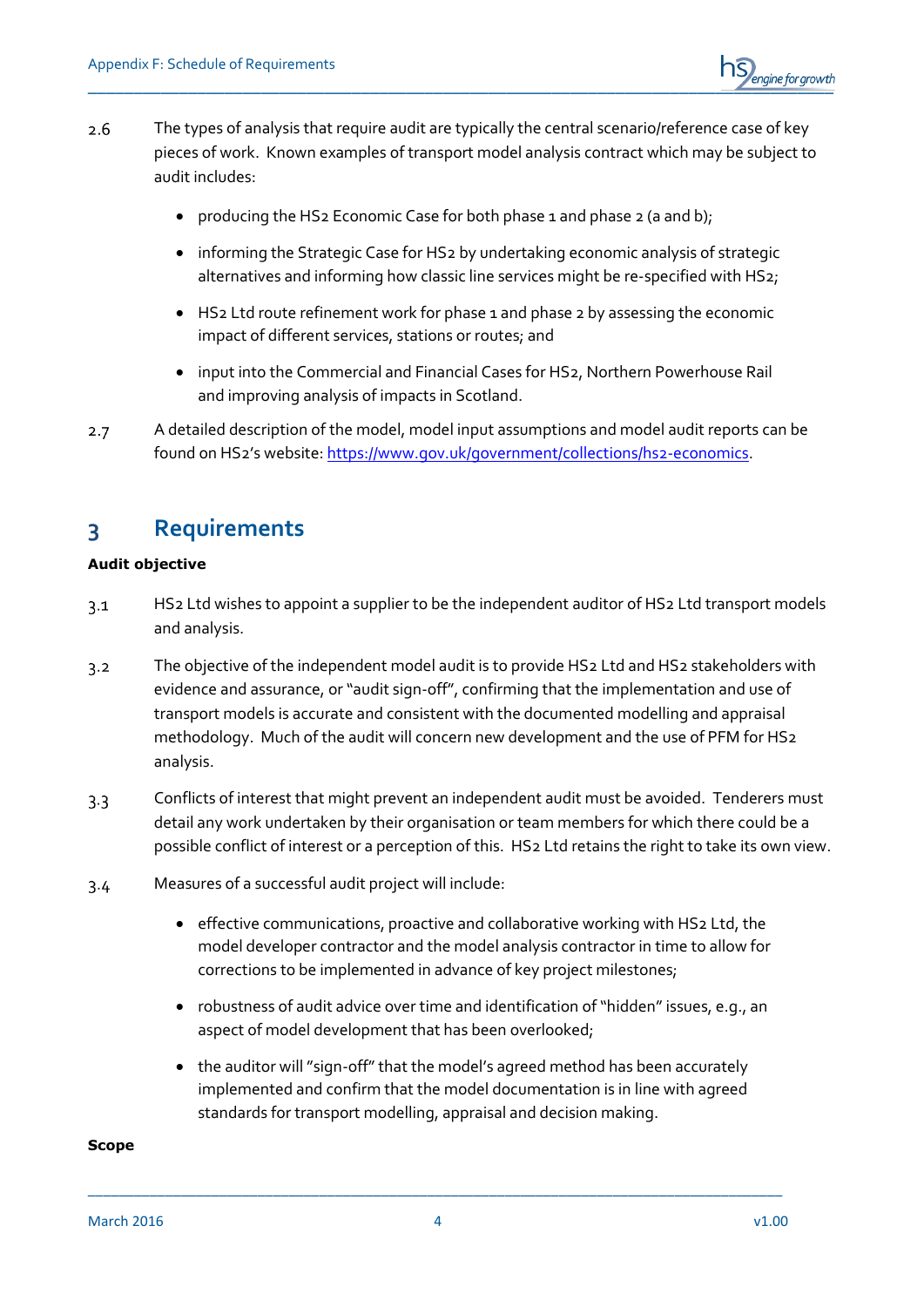

- The scope of the audit will include:  $3.5$ 
	- the implementation of developments to the PFM from the commencement of the contract;
	- the extraction of data or model inputs from third-party data sources and their implementation within PFM. Auditing the data sources themselves is out of scope;
	- changes to the computer code linking all models within the PLANET framework developed by HS2 Ltd;
	- the use of PFM to produce analysis; and,
	- other HS2 Ltd transport models and analysis, e.g., for commercial analysis.
- $3.6$ Parts of PFM are out of scope if they have already been independently audited. This would generally include all model development up to and including PFM version 6 (PFMv6).
- The audit supplier will not be asked to peer review the documented method underlying any  $3.7$ model or analysis. However, the auditor will have to beware that while the documented method is implemented but there may yet be an error in the documentation.

#### **Audit tasks**

- The audit may include, but is not limited to, the following tasks.  $3.8$ 
	- Verifying the implementation of the model and input data are consistent with the documented method.
	- Confirming that the model and analysis is consistent with the Department for Transport Analysis Guidance ('**WebTAG**'), or other relevant guidance and/or best assurance practice, and that any divergence is documented and communicated with HS2 Ltd.
	- Systematic, bottom-up review of spreadsheets, programs and software code at a micro level to confirm that the model processes and results are correct and error free.
	- Confirming that the transport models' base and future year matrices, transport networks and growth forecasts are consistent with the stated methodology and original sources and are implemented correctly and consistently.
	- Confirming that model outputs are consistent with the model methodology and model inputs.
	- Confirming that results can be relied upon for policy decisions.
	- Replication of the results of full model runs and comparison or investigatory procedures for material fluctuations.
	- Investigation into/discovery of unintended omissions within a sub-model or inconsistent application of a change in different parts of the framework.
- Currently specific tasks and deliverables required are not fully defined. They will be defined  $3.9$ during the course of the contract in accordance with the project management process detailed in the 'Approach to Working' section of this document.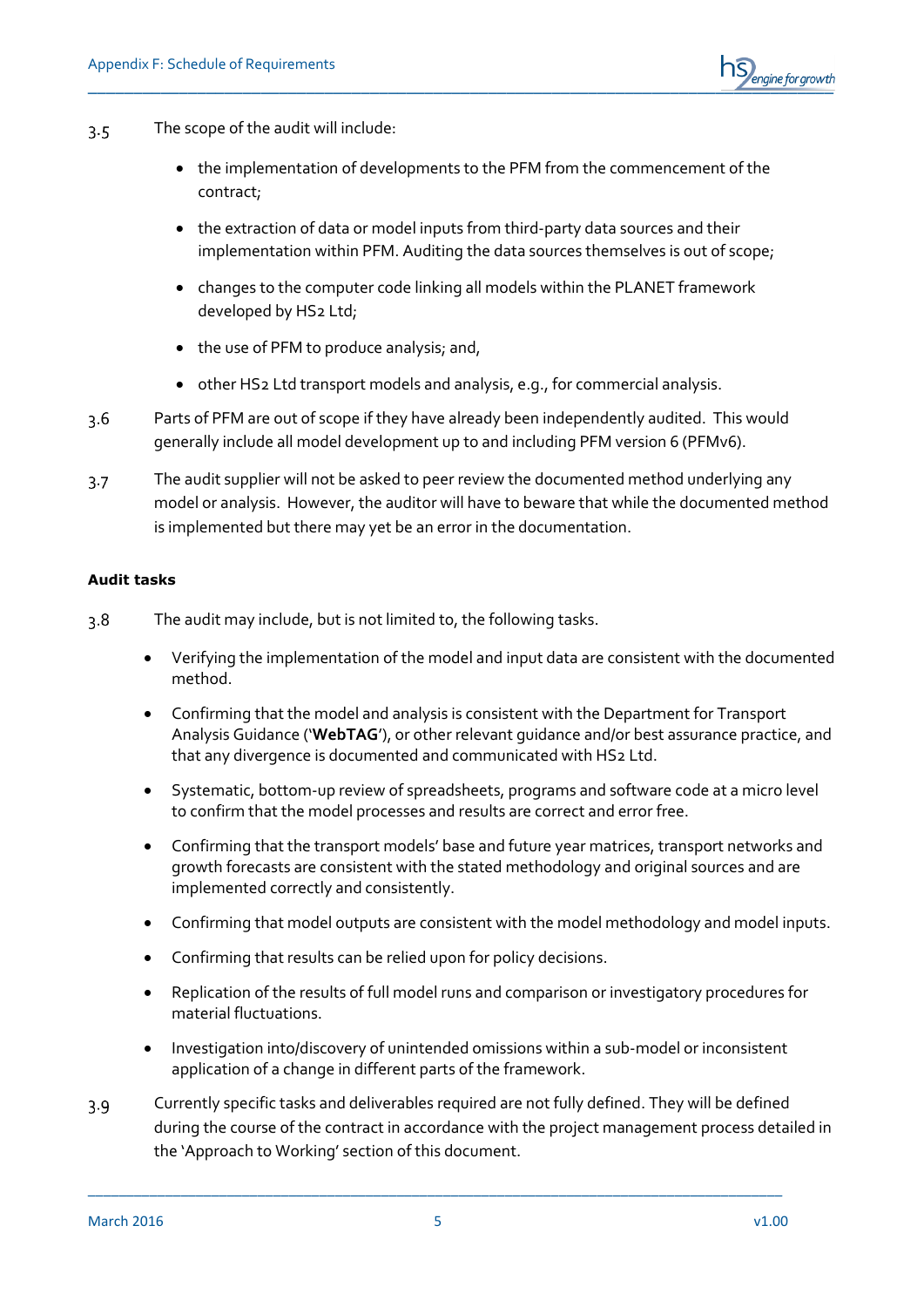

- Some indicative substantial model enhancements that would be the subject of implementation  $3.10$ audit are listed below. The list is not exhaustive and there may be other substantive work required.
	- Optimise the structure of the model move to an integrated model approach fully combining all of the component models instead of the combination of long distance and regional models that exists at present.
	- Greater use of automation and use of databases in the model to reduce manual errors in model specification and appraisal calculations.
	- Use innovative or alternative sources of data provided by the Client (eg. mobile phone data) to enhance/validate base demand matrices.
- In order to audit these developments, we would expect the supplier to have expertise relevant  $3.11$ skills including:
	- experience of developing transport modelling code using established software (eg EMME);
	- experience of applying best practice Business Intelligence techniques using databases (eg SQL) for the management and assurance of large datasets;
	- statistical expertise, with experience of assessing data sources in terms of statistical quality criteria; and
	- experience of developing systematic audit processes.

## **4 Approach to Working**

- HS2 Ltd's E&CA team use 'AGILE' project management in order to ensure the delivery of the  $4.1$ most important development, analysis and audit work is prioritised and delivered first. This way of working requires the delivery of outputs incrementally and often, as such we will usually require work packages to be split into tasks that take between one and two weeks to deliver.
- HS2 Ltd requires the complete audit of new model development and more targeted audit of  $4.2$ analysis.
- E&CA team will formally commission model development work at a model development Sprint  $4.3$ planning meeting that will be held on a fortnightly basis. This will set out why the work is needed, what it is required to deliver, and what audit is required. The "embedded auditor" will attend every model development Sprint planning meeting to maintain an understanding of the model development programme.
- Audit Sprint planning meetings will take place every two weeks involving HS2 Ltd, the  $4.4$ "embedded auditor" and the wider audit team. Based on the audit requirement for model development, the Supplier shall propose an audit task breakdown together with a resource plan to deliver audit of each model development work package. Once HS2 Ltd has agreed to the audit task breakdown and the level of resource required the supplier can commence work.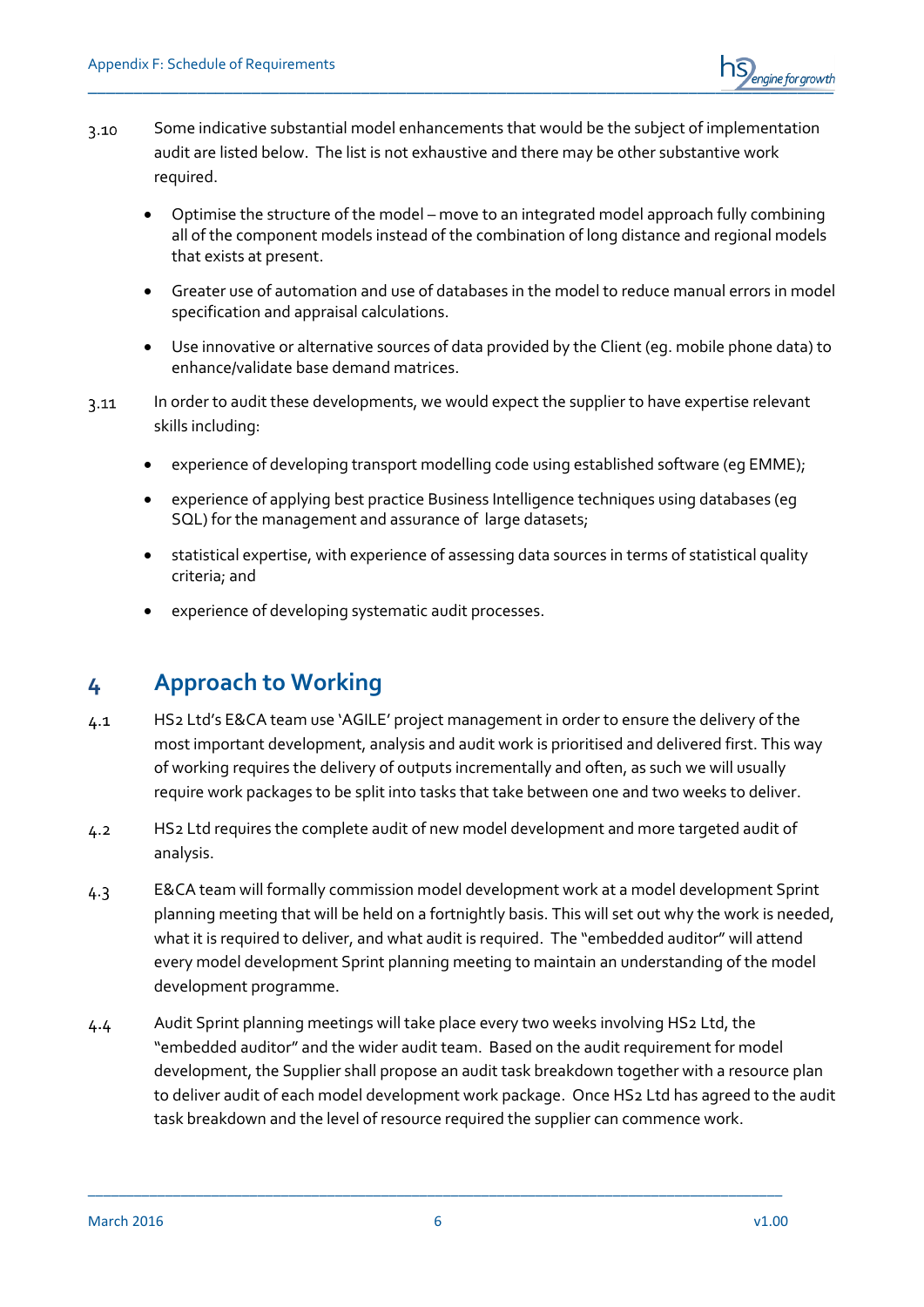- On a day-to-day basis HS2 Ltd will track audit progress using a shared online model development  $4.5$ task board (Trello Board). This task board is accessible by HS2 Ltd, the audit Supplier, and the model development supplier. In addition, there will be a short daily conference call covering the audit and model development work undertaken over the previous day, the plans for the following day, and whether there are any blockages. There will also be regular conference calls, typically twice a week, between the audit supplier and HS2 Ltd to allow discussion of audit progress, budget and other issues.
- $4.6$ The E&CA team work in a highly communicative environment with our suppliers and we require personnel, however senior or junior, to join the daily conference calls to update on all work they have been undertaking.
- There will be a fortnightly review meeting, in which HS2 Ltd and the suppliers assess progress of  $4.7$ work against the work commissioned. This meeting need only be attended by the supplier's contract managers and key personnel. It provides an opportunity for more detailed consideration of progress and the signing off of completed tasks. Once tasks have been approved as complete they can be invoiced for. The meeting will also serve as the main opportunity for HS2 Ltd to update the supplier on the forward work programme, although updates will also be given as and when required.
- For suppliers that are not familiar with AGILE ways of working HS2 Ltd will provide an 4.8 introduction upon award of contract.

# **5 Enterprise Bridge (eB)**

- HS2 Ltd uses the cloud storage facility eB. We manage information transfer with our suppliers  $5.1$ through this system including the issue of a Project Change Form. In response the supplier will submit the resource plan and task breakdown via eB and HS2 Ltd can then formally accept the submissions through eB and an audit trail of the commission is electronically captured.
- In the same way results will be uploaded onto eB by the supplier and the process of HS2 Ltd  $5.2$ accepting outputs will be formalised through electronic acceptance. This mitigates any ambiguity about the acceptance and submission of information and gives both HS2 Ltd and the supplier confidence and clarity throughout the process.
- Training in the use of eB will be required and this will be provided by HS2 Ltd. The supplier will  $5.3$ need to specify at least two designated document controllers. They will have the access required to formally 'transmit' documents. However further personnel can have the ability to upload and view documents if required.

## **6 Quality Assurance**

 $6.1$ As PFM is one of HS2 Ltd's officially recognised Business Critical Models. All model development undertaken by HS2 Ltd must conform to the Government's best practice procedures. These are displayed in the Macpherson Review of quality assurance of government models<sup>1</sup>, the Aqua book

<sup>1</sup> <sup>1</sup> <https://www.gov.uk/government/publications/review-of-quality-assurance-of-government-models>